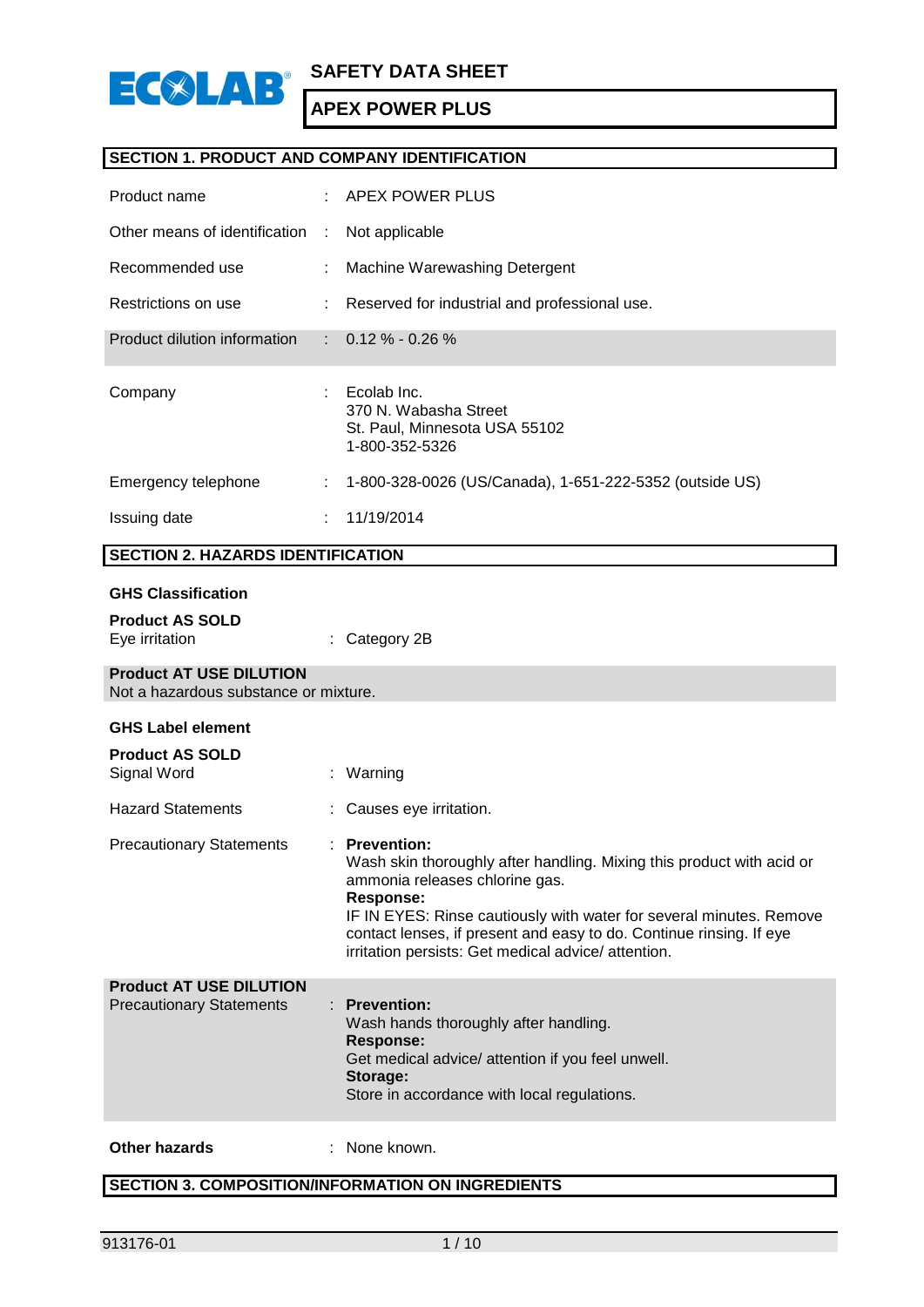| <b>Product AS SOLD</b><br>Pure substance/mixture                                                                                                                                                    |  | Mixture                                                 |                                                                                         |                                                                                               |
|-----------------------------------------------------------------------------------------------------------------------------------------------------------------------------------------------------|--|---------------------------------------------------------|-----------------------------------------------------------------------------------------|-----------------------------------------------------------------------------------------------|
| <b>Chemical Name</b><br>Sodium Carbonate(soda)<br>sodium metasilicate<br>Alcohol ethoxylate<br>Sodium Dichloro s Triazinetrione Dihydrate<br>Phosphonates<br>oxirane, methyl-, polymer with oxirane |  |                                                         | CAS-No.<br>497-19-8<br>6834-92-0<br>68439-51-0<br>51580-86-0<br>67953-76-8<br>9003-11-6 | <b>Concentration (%)</b><br>$60 - 100$<br>$1 - 5$<br>$1 - 5$<br>1 - 5<br>$1 - 5$<br>$0.1 - 1$ |
| <b>Product AT USE DILUTION</b>                                                                                                                                                                      |  |                                                         |                                                                                         |                                                                                               |
| No hazardous ingredients                                                                                                                                                                            |  |                                                         |                                                                                         |                                                                                               |
| <b>SECTION 4. FIRST AID MEASURES</b>                                                                                                                                                                |  |                                                         |                                                                                         |                                                                                               |
| <b>Product AS SOLD</b><br>In case of eye contact                                                                                                                                                    |  | : Rinse with plenty of water.                           |                                                                                         |                                                                                               |
| In case of skin contact                                                                                                                                                                             |  | : Rinse with plenty of water.                           |                                                                                         |                                                                                               |
| If swallowed                                                                                                                                                                                        |  | : Rinse mouth. Get medical attention if symptoms occur. |                                                                                         |                                                                                               |
| If inhaled                                                                                                                                                                                          |  |                                                         | Get medical attention if symptoms occur.                                                |                                                                                               |
| Protection of first-aiders                                                                                                                                                                          |  |                                                         | No special precautions are necessary for first aid responders.                          |                                                                                               |
| Notes to physician                                                                                                                                                                                  |  | : Treat symptomatically.                                |                                                                                         |                                                                                               |
| Most important symptoms<br>and effects, both acute and<br>delayed                                                                                                                                   |  | symptoms.                                               | : See Section 11 for more detailed information on health effects and                    |                                                                                               |
| <b>Product AT USE DILUTION</b><br>In case of eye contact                                                                                                                                            |  | : Rinse with plenty of water.                           |                                                                                         |                                                                                               |
| In case of skin contact                                                                                                                                                                             |  | Rinse with plenty of water.                             |                                                                                         |                                                                                               |
| If swallowed                                                                                                                                                                                        |  |                                                         | Rinse mouth. Get medical attention if symptoms occur.                                   |                                                                                               |
| If inhaled                                                                                                                                                                                          |  |                                                         | Get medical attention if symptoms occur.                                                |                                                                                               |

# **SECTION 5. FIRE-FIGHTING MEASURES**

| <b>Product AS SOLD</b><br>Suitable extinguishing media | : Use extinguishing measures that are appropriate to local<br>circumstances and the surrounding environment. |
|--------------------------------------------------------|--------------------------------------------------------------------------------------------------------------|
| Unsuitable extinguishing<br>media                      | : None known.                                                                                                |
| Specific hazards during fire<br>fighting               | : Not flammable or combustible.                                                                              |
| Hazardous combustion<br>products                       | Decomposition products may include the following materials:<br>Carbon oxides<br>Nitrogen oxides (NOx)        |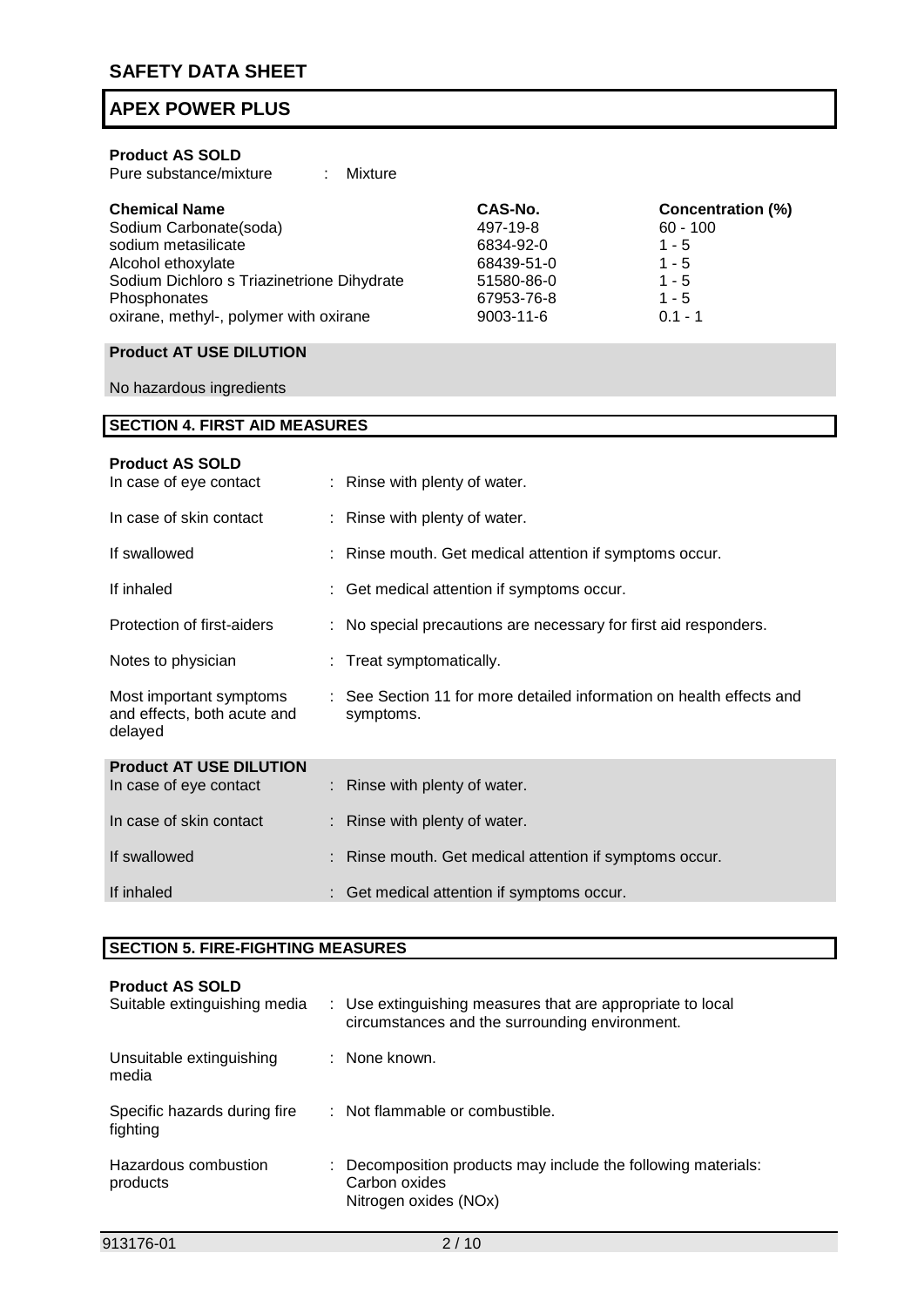|                                   | Sulfur oxides<br>Oxides of phosphorus                                                                                                                                                 |
|-----------------------------------|---------------------------------------------------------------------------------------------------------------------------------------------------------------------------------------|
| for fire-fighters                 | Special protective equipment : Use personal protective equipment.                                                                                                                     |
| Specific extinguishing<br>methods | : Fire residues and contaminated fire extinguishing water must be<br>disposed of in accordance with local regulations. In the event of fire<br>and/or explosion do not breathe fumes. |

# **SECTION 6. ACCIDENTAL RELEASE MEASURES**

| <b>Product AS SOLD</b><br>Personal precautions,<br>protective equipment and<br>emergency procedures         | : Refer to protective measures listed in sections 7 and 8.                                                                                                                                                                                                                                                                                                                                                                  |
|-------------------------------------------------------------------------------------------------------------|-----------------------------------------------------------------------------------------------------------------------------------------------------------------------------------------------------------------------------------------------------------------------------------------------------------------------------------------------------------------------------------------------------------------------------|
| Environmental precautions                                                                                   | : Do not allow contact with soil, surface or ground water.                                                                                                                                                                                                                                                                                                                                                                  |
| Methods and materials for<br>containment and cleaning up                                                    | Stop leak if safe to do so. Contain spillage, and then collect with non-<br>combustible absorbent material, (e.g. sand, earth, diatomaceous<br>earth, vermiculite) and place in container for disposal according to<br>local / national regulations (see section 13). Flush away traces with<br>water. For large spills, dike spilled material or otherwise contain<br>material to ensure runoff does not reach a waterway. |
| <b>Product AT USE DILUTION</b><br>Personal precautions,<br>protective equipment and<br>emergency procedures | : Refer to protective measures listed in sections 7 and 8.                                                                                                                                                                                                                                                                                                                                                                  |
| Environmental precautions                                                                                   | : No special environmental precautions required.                                                                                                                                                                                                                                                                                                                                                                            |
| Methods and materials for<br>containment and cleaning up                                                    | Stop leak if safe to do so. Contain spillage, and then collect with non-<br>combustible absorbent material, (e.g. sand, earth, diatomaceous<br>earth, vermiculite) and place in container for disposal according to<br>local / national regulations (see section 13). Flush away traces with<br>water. For large spills, dike spilled material or otherwise contain<br>material to ensure runoff does not reach a waterway. |

| <b>SECTION 7. HANDLING AND STORAGE</b>                    |                                                                                                                                                                                                     |
|-----------------------------------------------------------|-----------------------------------------------------------------------------------------------------------------------------------------------------------------------------------------------------|
| <b>Product AS SOLD</b><br>Advice on safe handling         | : Do not get in eyes, on skin, or on clothing. Wash hands thoroughly<br>after handling. Mixing this product with acid or ammonia releases<br>chlorine gas.<br>Wash hands thoroughly after handling. |
| Conditions for safe storage                               | : Keep out of reach of children. Store in suitable labeled containers.                                                                                                                              |
| Storage temperature                                       | : 0 °C to 50 °C                                                                                                                                                                                     |
| <b>Product AT USE DILUTION</b><br>Advice on safe handling | : Wash hands after handling. For personal protection see section 8.                                                                                                                                 |
| Conditions for safe storage                               | : Keep out of reach of children. Store in suitable labeled containers.                                                                                                                              |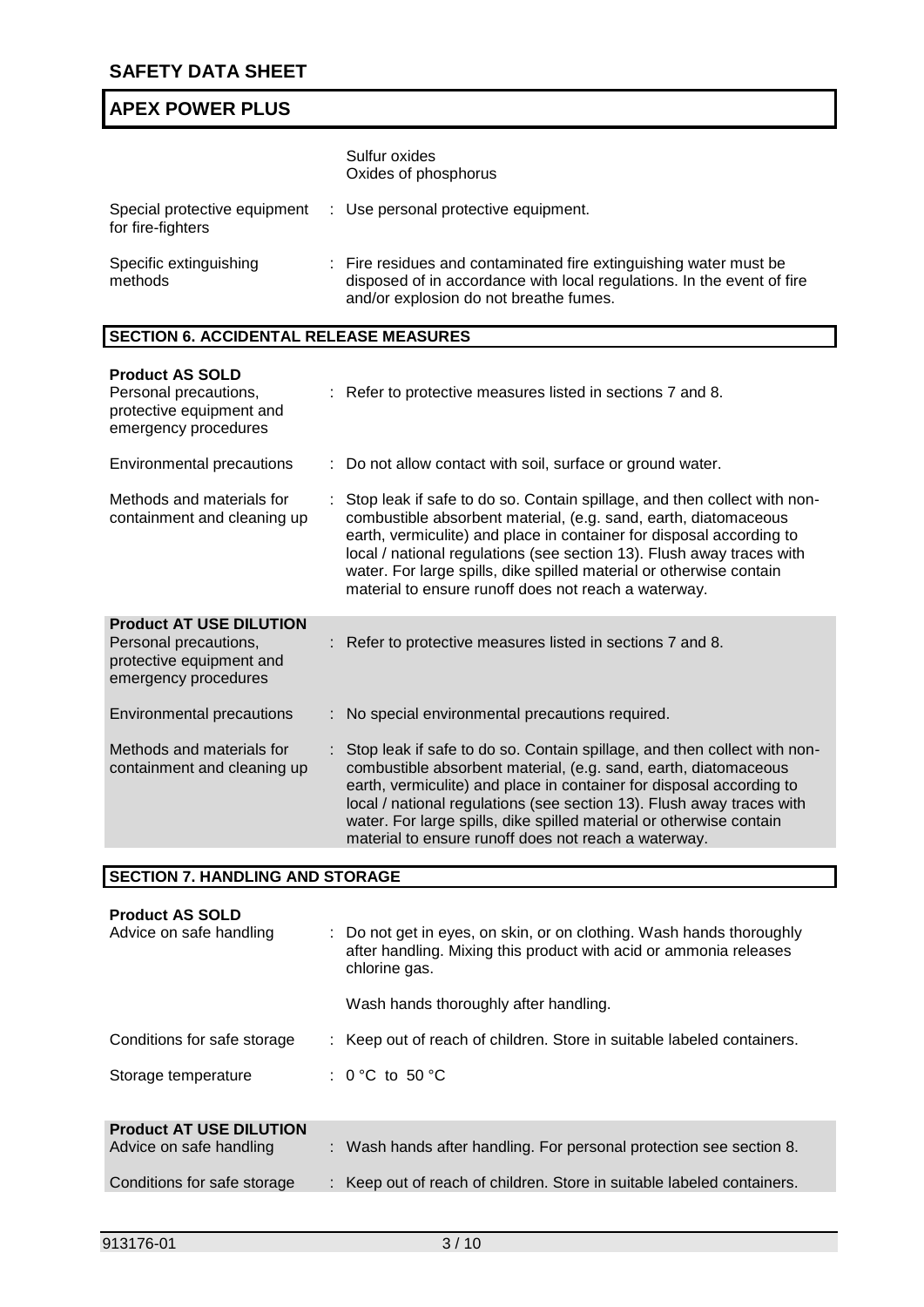# **SECTION 8. EXPOSURE CONTROLS/PERSONAL PROTECTION**

## **Product AS SOLD**

# **Ingredients with workplace control parameters**

| Ingredients | CAS-No.   | Form of<br>exposure | Permissible<br>concentration | <b>Basis</b>       |
|-------------|-----------|---------------------|------------------------------|--------------------|
| chlorine    | 7782-50-5 | TWA                 | $0.5$ ppm                    | <b>ACGIH</b>       |
|             |           | <b>STEL</b>         | ppm                          | <b>ACGIH</b>       |
|             |           | Ceiling             | $0.5$ ppm                    | <b>NIOSH REL</b>   |
|             |           |                     | 1.45 $mg/m3$                 |                    |
|             |           | С                   | 1 ppm                        | OSHA <sub>Z1</sub> |
|             |           |                     | $3$ mg/m $3$                 |                    |

Contains no substances with occupational exposure limit values.

| <b>Engineering measures</b> | : Good general ventilation should be sufficient to control worker |
|-----------------------------|-------------------------------------------------------------------|
|                             | exposure to airborne contaminants.                                |

### **Personal protective equipment**

| Eye protection                                                | : No special protective equipment required.                                                             |
|---------------------------------------------------------------|---------------------------------------------------------------------------------------------------------|
| Hand protection                                               | : No special protective equipment required.                                                             |
| Skin protection                                               | : No special protective equipment required.                                                             |
| Respiratory protection                                        | : No personal respiratory protective equipment normally required.                                       |
| Hygiene measures                                              | : Handle in accordance with good industrial hygiene and safety<br>practice.                             |
| <b>Product AT USE DILUTION</b><br><b>Engineering measures</b> | : Good general ventilation should be sufficient to control worker<br>exposure to airborne contaminants. |
| Personal protective equipment                                 |                                                                                                         |
| Eye protection                                                | : No special protective equipment required.                                                             |
| Hand protection                                               | : No special protective equipment required.                                                             |
| Skin protection                                               | : No special protective equipment required.                                                             |
| Respiratory protection                                        | : No personal respiratory protective equipment normally required.                                       |

# **SECTION 9. PHYSICAL AND CHEMICAL PROPERTIES**

| Appearance            | $:$ solid            | liquid      |
|-----------------------|----------------------|-------------|
| Color                 | : opaque, white      | colorless   |
| Odor                  | $:$ Chlorine         | odorless    |
| pH                    | $: 11.0 - 11.8, 1\%$ | $10.79 - 1$ |
| Flash point           | : Not applicable     |             |
| <b>Odor Threshold</b> | : No data available  |             |

# **Product AS SOLD Product AT USE DILUTION** colorless 10.79 - 10.91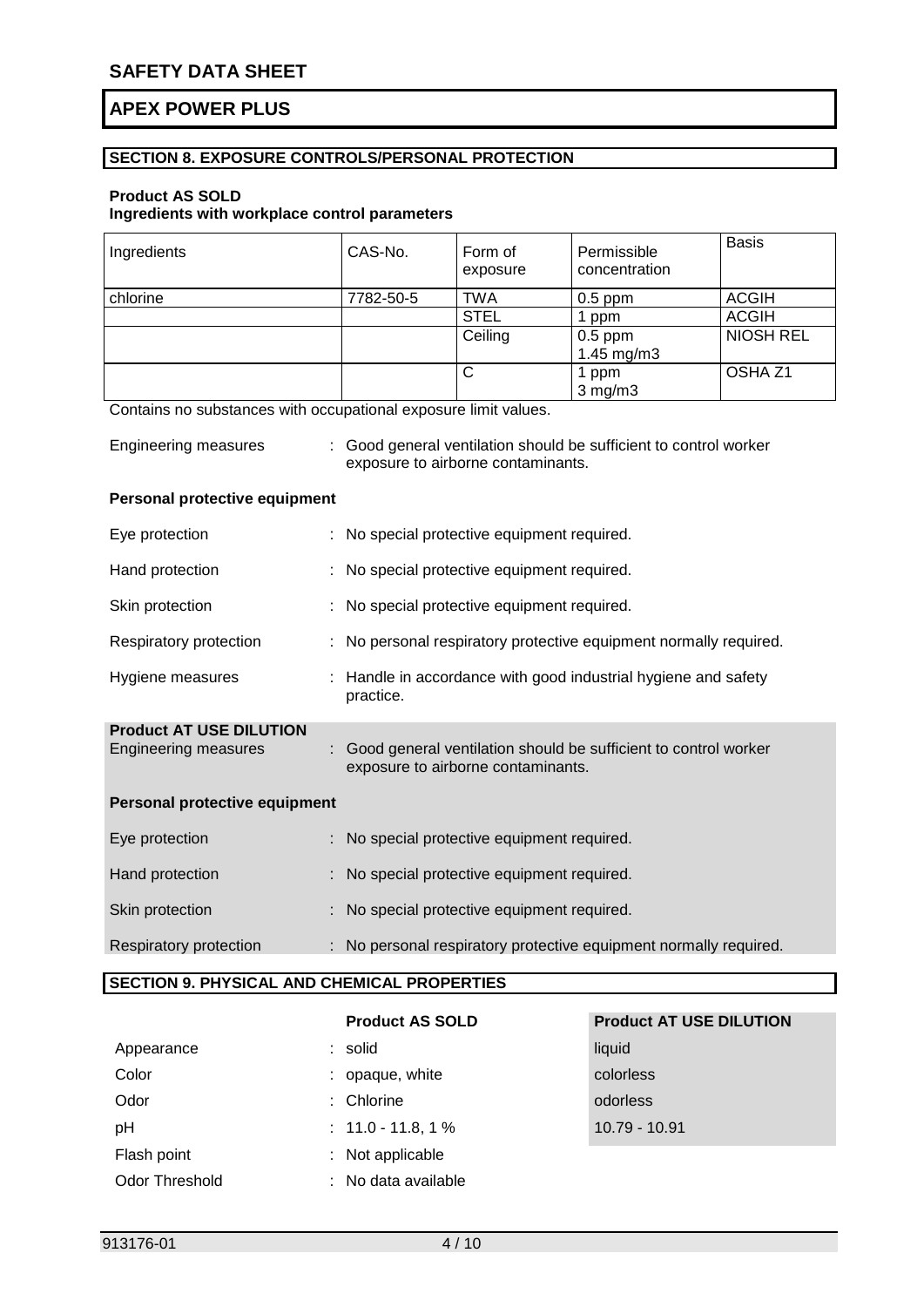| Melting point/freezing point               | t | No data available |
|--------------------------------------------|---|-------------------|
| Initial boiling point and<br>boiling range | İ | No data available |
| <b>Evaporation rate</b>                    | t | No data available |
| Flammability (solid, gas)                  | t | No data available |
| Upper explosion limit                      | t | No data available |
| Lower explosion limit                      | t | No data available |
| Vapor pressure                             |   | No data available |
| Relative vapor density                     |   | No data available |
| Relative density                           |   | No data available |
| Water solubility                           | İ | No data available |
| Solubility in other solvents               |   | No data available |
| Partition coefficient: n-<br>octanol/water | t | No data available |
| Autoignition temperature                   |   | No data available |
| Thermal decomposition                      |   | No data available |
| Viscosity, kinematic                       |   | No data available |
| Explosive properties                       | t | No data available |
| Oxidizing properties                       |   | No data available |
| Molecular weight                           |   | No data available |
| <b>VOC</b>                                 |   | No data available |

# **SECTION 10. STABILITY AND REACTIVITY**

| <b>Product AS SOLD</b><br>Chemical stability | : Stable under normal conditions.                                                                                                                |
|----------------------------------------------|--------------------------------------------------------------------------------------------------------------------------------------------------|
| Possibility of hazardous<br>reactions        | : Mixing this product with acid or ammonia releases chlorine gas.                                                                                |
|                                              | No dangerous reaction known under conditions of normal use.                                                                                      |
| Conditions to avoid                          | : None known.                                                                                                                                    |
| Incompatible materials                       | : Acids<br><b>Bases</b>                                                                                                                          |
| Hazardous decomposition<br>products          | : Decomposition products may include the following materials:<br>Carbon oxides<br>Nitrogen oxides (NOx)<br>Sulfur oxides<br>Oxides of phosphorus |

# **SECTION 11. TOXICOLOGICAL INFORMATION**

Information on likely routes of : Eye contact, Skin contact exposure

#### **Potential Health Effects**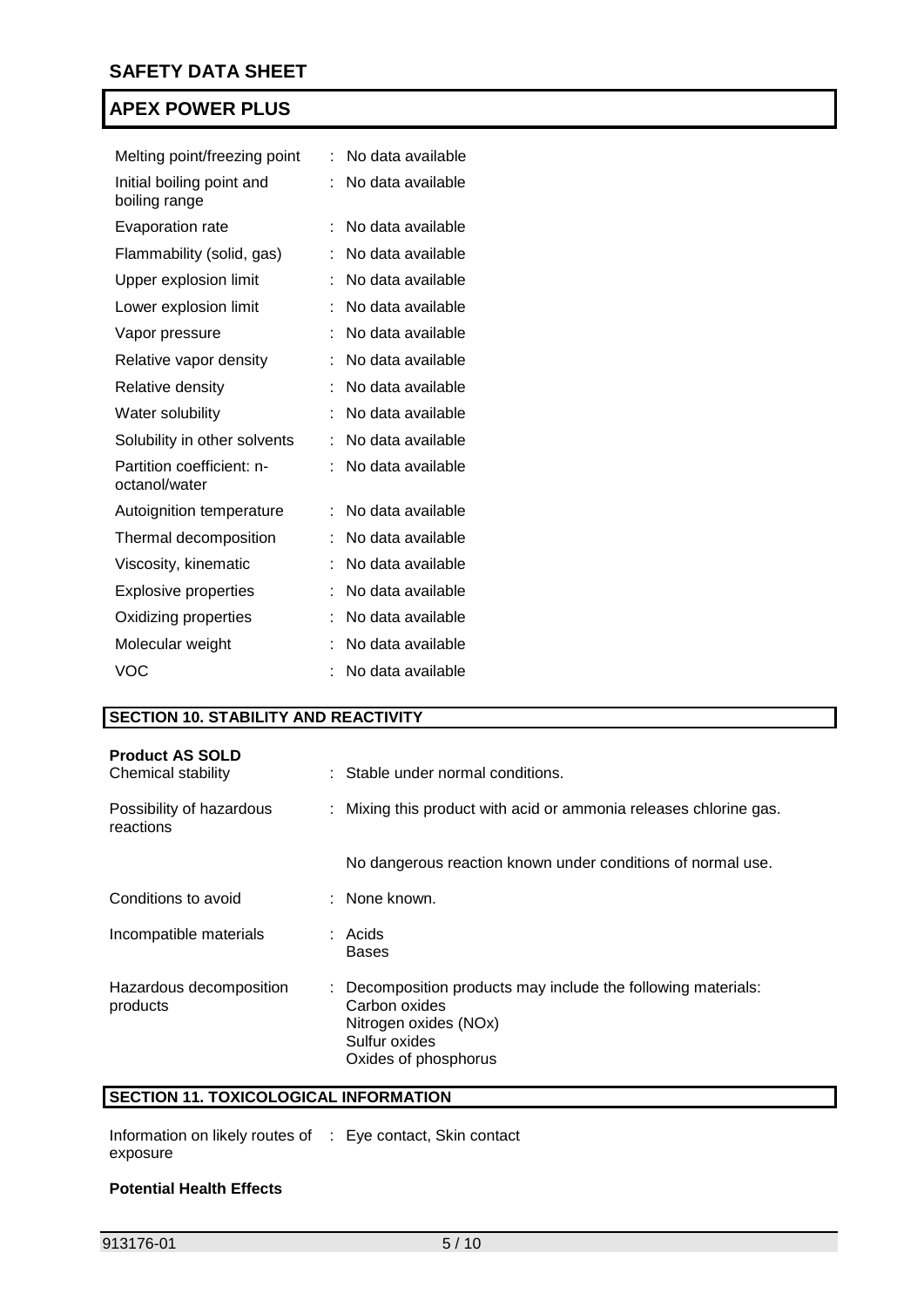| <b>Product AS SOLD</b>         |                                                               |
|--------------------------------|---------------------------------------------------------------|
| Eyes                           | : Causes eye irritation.                                      |
| <b>Skin</b>                    | : Health injuries are not known or expected under normal use. |
| Ingestion                      | : Health injuries are not known or expected under normal use. |
| Inhalation                     | : Health injuries are not known or expected under normal use. |
| <b>Chronic Exposure</b>        | : Health injuries are not known or expected under normal use. |
| <b>Product AT USE DILUTION</b> |                                                               |
| Eyes                           | : Health injuries are not known or expected under normal use. |
| <b>Skin</b>                    | : Health injuries are not known or expected under normal use. |
| Ingestion                      | : Health injuries are not known or expected under normal use. |
| Inhalation                     | : Health injuries are not known or expected under normal use. |
| <b>Chronic Exposure</b>        | : Health injuries are not known or expected under normal use. |

# **Experience with human exposure**

| <b>Product AS SOLD</b><br>Eye contact | : Redness, Irritation            |
|---------------------------------------|----------------------------------|
| Skin contact                          | : No symptoms known or expected. |
| Ingestion                             | : No symptoms known or expected. |
| Inhalation                            | : No symptoms known or expected. |
| <b>Product AT USE DILUTION</b>        |                                  |
| Eye contact                           | : No symptoms known or expected. |
| Skin contact                          | : No symptoms known or expected. |
| Ingestion                             | : No symptoms known or expected. |
| <b>Inhalation</b>                     | : No symptoms known or expected. |

# **Toxicity**

#### **Product AS SOLD**

| Acute oral toxicity                  | : Acute toxicity estimate : 2,965 mg/kg     |
|--------------------------------------|---------------------------------------------|
| Acute inhalation toxicity            | : No data available                         |
| Acute dermal toxicity                | : Acute toxicity estimate : $> 5,000$ mg/kg |
| Skin corrosion/irritation            | $\therefore$ No skin irritation             |
| Serious eye damage/eye<br>irritation | : Mild eye irritation                       |
| Respiratory or skin<br>sensitization | : No data available                         |
| Carcinogenicity                      | : No data available                         |
| Reproductive effects                 | : No data available                         |
|                                      |                                             |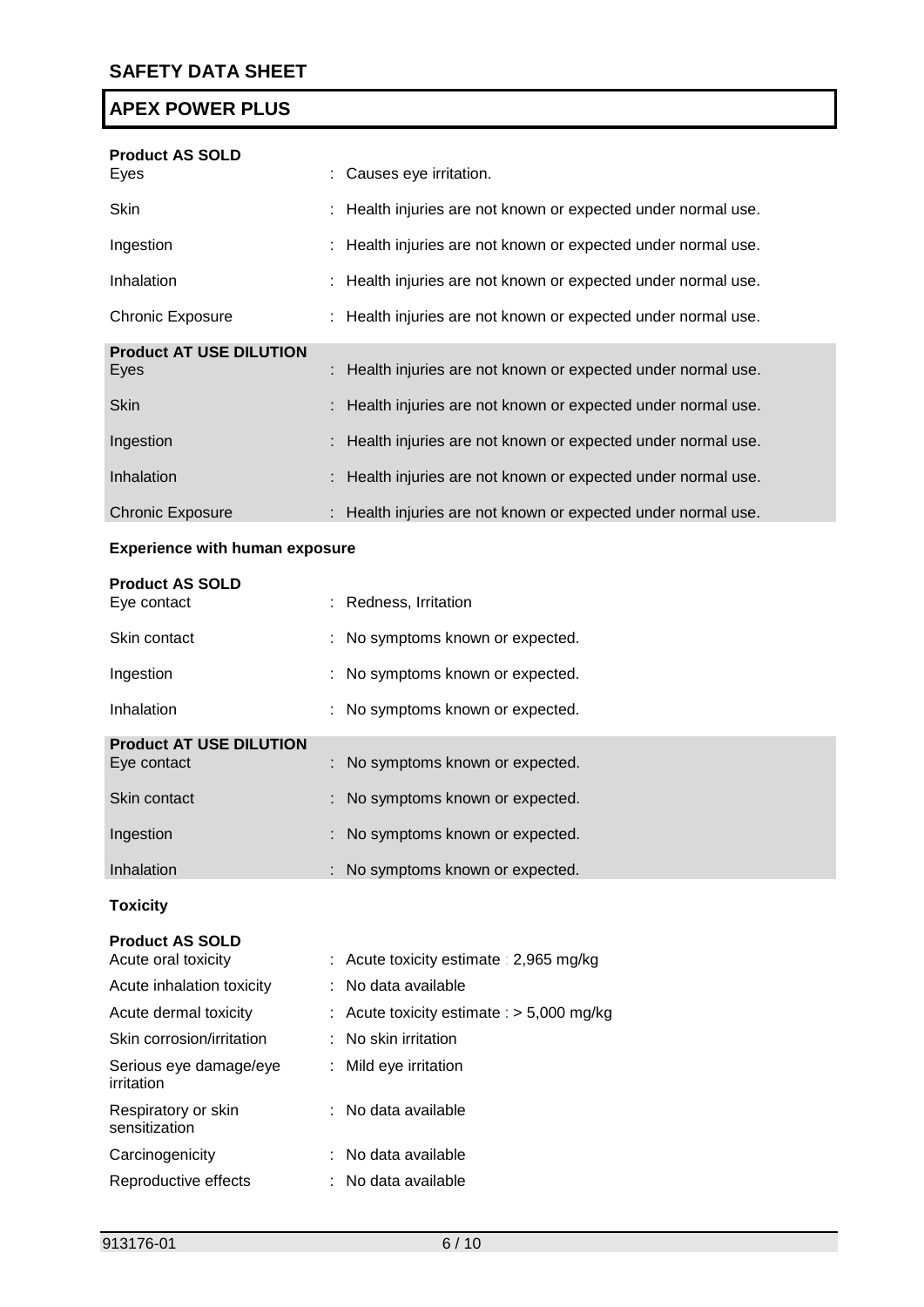| Germ cell mutagenicity | : No data available |
|------------------------|---------------------|
| Teratogenicity         | : No data available |
| STOT-single exposure   | : No data available |
| STOT-repeated exposure | : No data available |
| Aspiration toxicity    | : No data available |

# **SECTION 12. ECOLOGICAL INFORMATION**

# **Product AS SOLD Ecotoxicity**

| <b>Environmental Effects</b>                                                    | : Harmful to aquatic life.                                                  |
|---------------------------------------------------------------------------------|-----------------------------------------------------------------------------|
| <b>Product</b>                                                                  |                                                                             |
| Toxicity to fish                                                                | : No data available                                                         |
| Toxicity to daphnia and other<br>aquatic invertebrates                          | : No data available                                                         |
| Toxicity to algae                                                               | : No data available                                                         |
| <b>Ingredients</b>                                                              |                                                                             |
| Toxicity to fish                                                                | : sodium metasilicate<br>96 h LC50 Fish: 210 mg/l                           |
|                                                                                 | Alcohol ethoxylate<br>96 h LC50: > 1 mg/l                                   |
|                                                                                 | oxirane, methyl-, polymer with oxirane<br>96 h LC50 Fish: > 100 mg/l        |
| <b>Ingredients</b>                                                              |                                                                             |
| Toxicity to daphnia and other : Sodium Carbonate(soda)<br>aquatic invertebrates | 48 h EC50 Daphnia: 200 mg/l                                                 |
|                                                                                 | Sodium Dichloro s Triazinetrione Dihydrate<br>48 h EC50 Daphnia: 0.196 mg/l |
|                                                                                 | Phosphonates<br>48 h EC50: 167 mg/l                                         |
| <b>Persistence and degradability</b>                                            |                                                                             |

No data available

## **Bioaccumulative potential**

No data available

## **Mobility in soil**

No data available

# **Other adverse effects**

No data available

# **SECTION 13. DISPOSAL CONSIDERATIONS**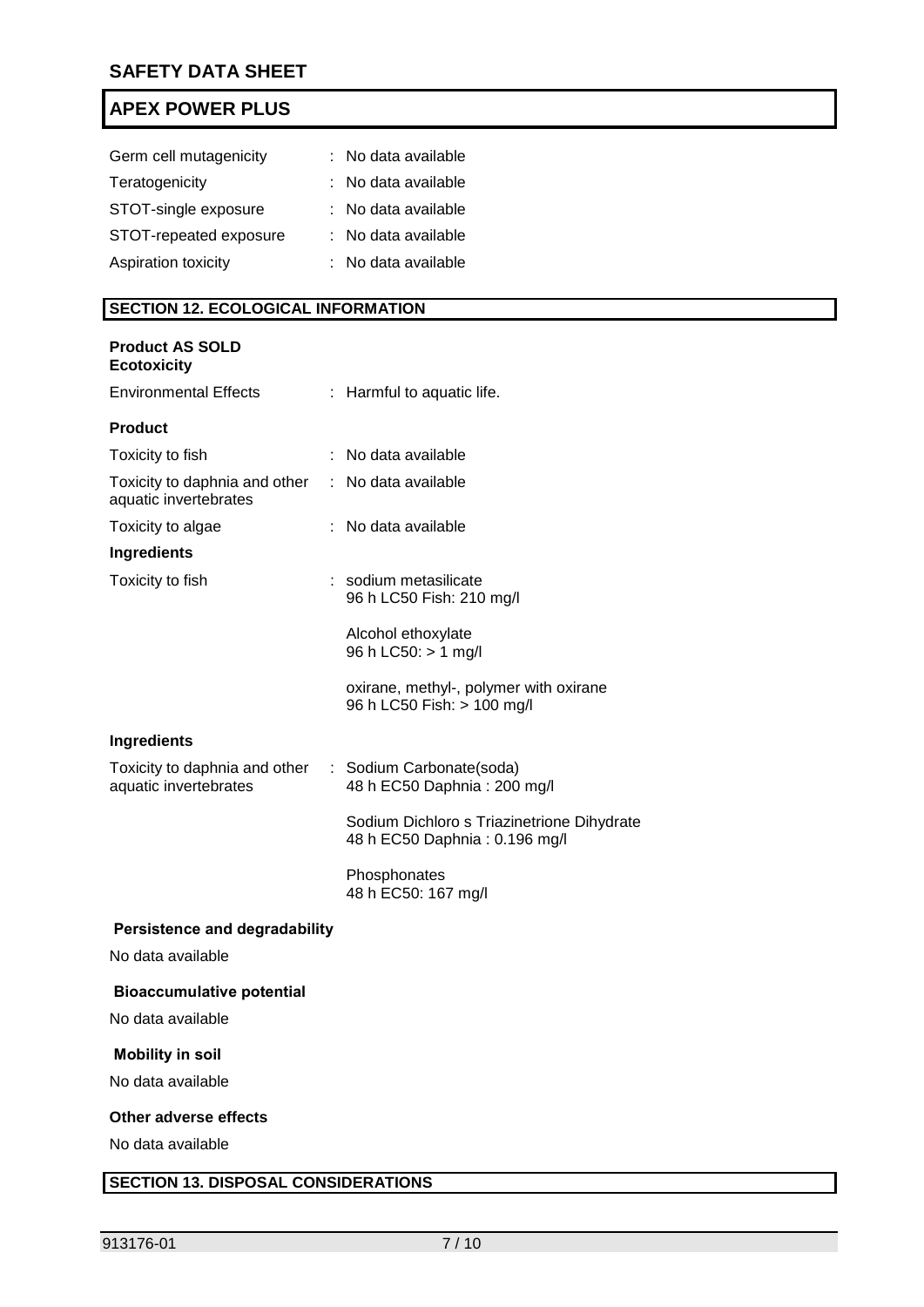| <b>Product AS SOLD</b><br>Disposal methods         | : The product should not be allowed to enter drains, water courses or<br>the soil. Where possible recycling is preferred to disposal or<br>incineration. If recycling is not practicable, dispose of in compliance<br>with local regulations. Dispose of wastes in an approved waste<br>disposal facility. |
|----------------------------------------------------|------------------------------------------------------------------------------------------------------------------------------------------------------------------------------------------------------------------------------------------------------------------------------------------------------------|
| Disposal considerations                            | : Dispose of as unused product. Empty containers should be taken to<br>an approved waste handling site for recycling or disposal. Do not re-<br>use empty containers.                                                                                                                                      |
| <b>Product AT USE DILUTION</b><br>Disposal methods | : Where possible recycling is preferred to disposal or incineration. If<br>recycling is not practicable, dispose of in compliance with local<br>regulations. Dispose of wastes in an approved waste disposal facility.                                                                                     |
| Disposal considerations                            | : Dispose of as unused product. Empty containers should be taken to<br>an approved waste handling site for recycling or disposal. Do not re-<br>use empty containers.                                                                                                                                      |
|                                                    |                                                                                                                                                                                                                                                                                                            |

#### **SECTION 14. TRANSPORT INFORMATION**

### **Product AS SOLD**

The shipper/consignor/sender is responsible to ensure that the packaging, labeling, and markings are in compliance with the selected mode of transport.

### **Land transport (DOT)**

Not dangerous goods

#### **Sea transport (IMDG/IMO)**

Not dangerous goods

# **Product AT USE DILUTION**

Not intended for transport.

#### **SECTION 15. REGULATORY INFORMATION**

#### **Product AS SOLD**

## **EPCRA - Emergency Planning and Community Right-to-Know**

## **CERCLA Reportable Quantity**

This material does not contain any components with a CERCLA RQ.

#### **SARA 304 Extremely Hazardous Substances Reportable Quantity**

This material does not contain any components with a section 304 EHS RQ.

| SARA 311/312 Hazards | : Acute Health Hazard                                                                                                                                                                     |
|----------------------|-------------------------------------------------------------------------------------------------------------------------------------------------------------------------------------------|
| <b>SARA 302</b>      | : No chemicals in this material are subject to the reporting requirements<br>of SARA Title III, Section 302.                                                                              |
| <b>SARA 313</b>      | : This material does not contain any chemical components with known<br>CAS numbers that exceed the threshold (De Minimis) reporting levels<br>established by SARA Title III, Section 313. |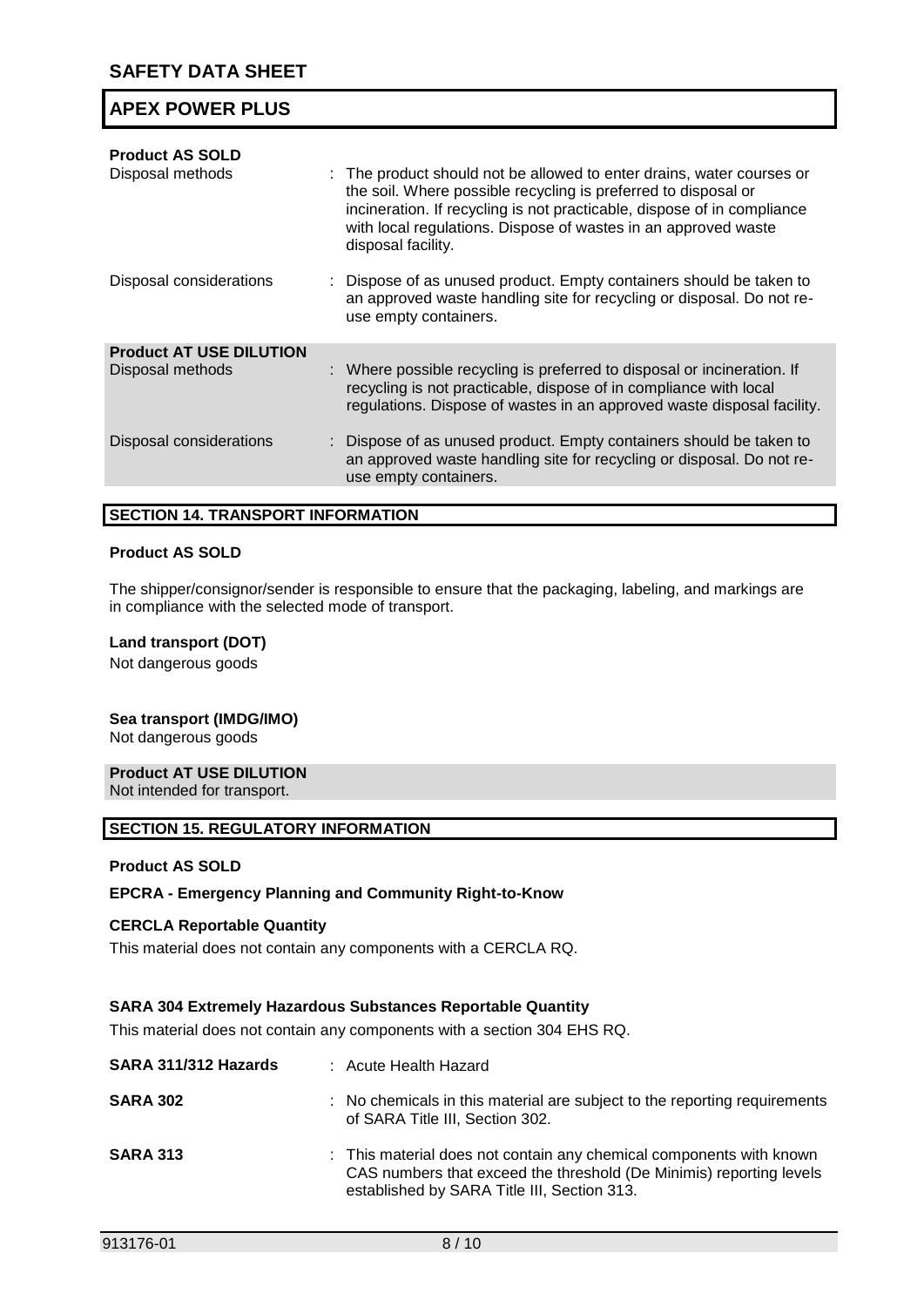### **California Prop 65**

This product does not contain any chemicals known to the State of California to cause cancer, birth, or any other reproductive defects.

#### **The ingredients of this product are reported in the following inventories:**

**Switzerland. New notified substances and declared preparations** : not determined

# **United States TSCA Inventory** :

On TSCA Inventory

**Canadian Domestic Substances List (DSL)** : All components of this product are on the Canadian DSL.

#### **Australia Inventory of Chemical Substances (AICS)** : not determined

**New Zealand. Inventory of Chemical Substances** : On the inventory, or in compliance with the inventory

**Japan. ENCS - Existing and New Chemical Substances Inventory** : not determined

**Japan. ISHL - Inventory of Chemical Substances (METI)** : not determined

**Korea. Korean Existing Chemicals Inventory (KECI)** : not determined

**Philippines Inventory of Chemicals and Chemical Substances (PICCS)** : not determined

**China. Inventory of Existing Chemical Substances in China (IECSC)** : not determined

## **SECTION 16. OTHER INFORMATION**



## **Product AT USE DILUTION**